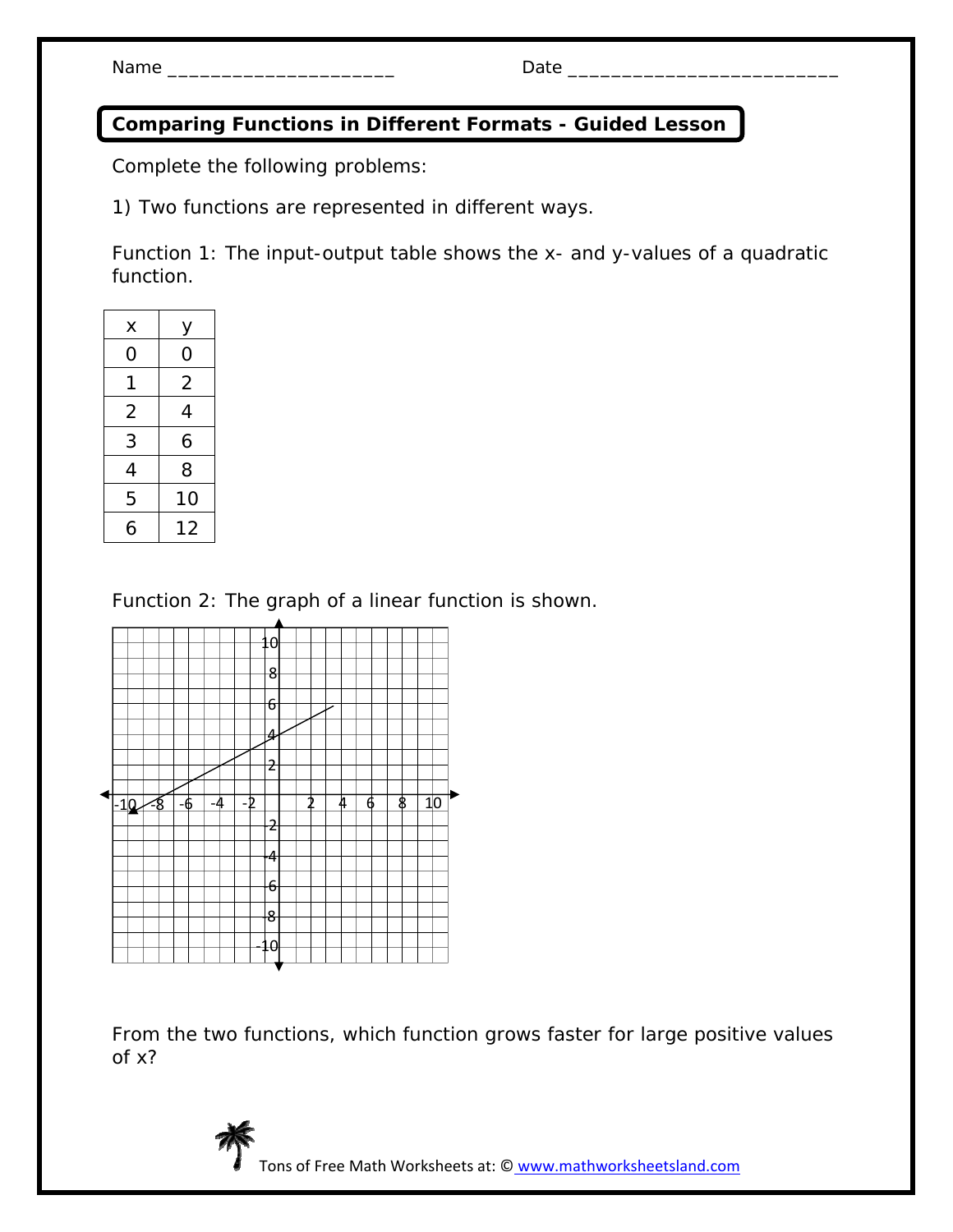| Jam |  |
|-----|--|
|-----|--|

Name \_\_\_\_\_\_\_\_\_\_\_\_\_\_\_\_\_\_\_\_\_ Date \_\_\_\_\_\_\_\_\_\_\_\_\_\_\_\_\_\_\_\_\_\_\_\_\_

2) Two functions are represented in different ways.

Function 1: The input-output table shows the x- and y-values of a quadratic function.

| х  | у   |
|----|-----|
| 2  | 4   |
| 4  | 16  |
| 6  | 36  |
| 8  | 64  |
| 10 | 100 |
| 12 | 144 |
| 14 | 196 |

Function 2: The graph of a linear function is shown.



From the two functions, which function grows at a slower rate (in x value)?